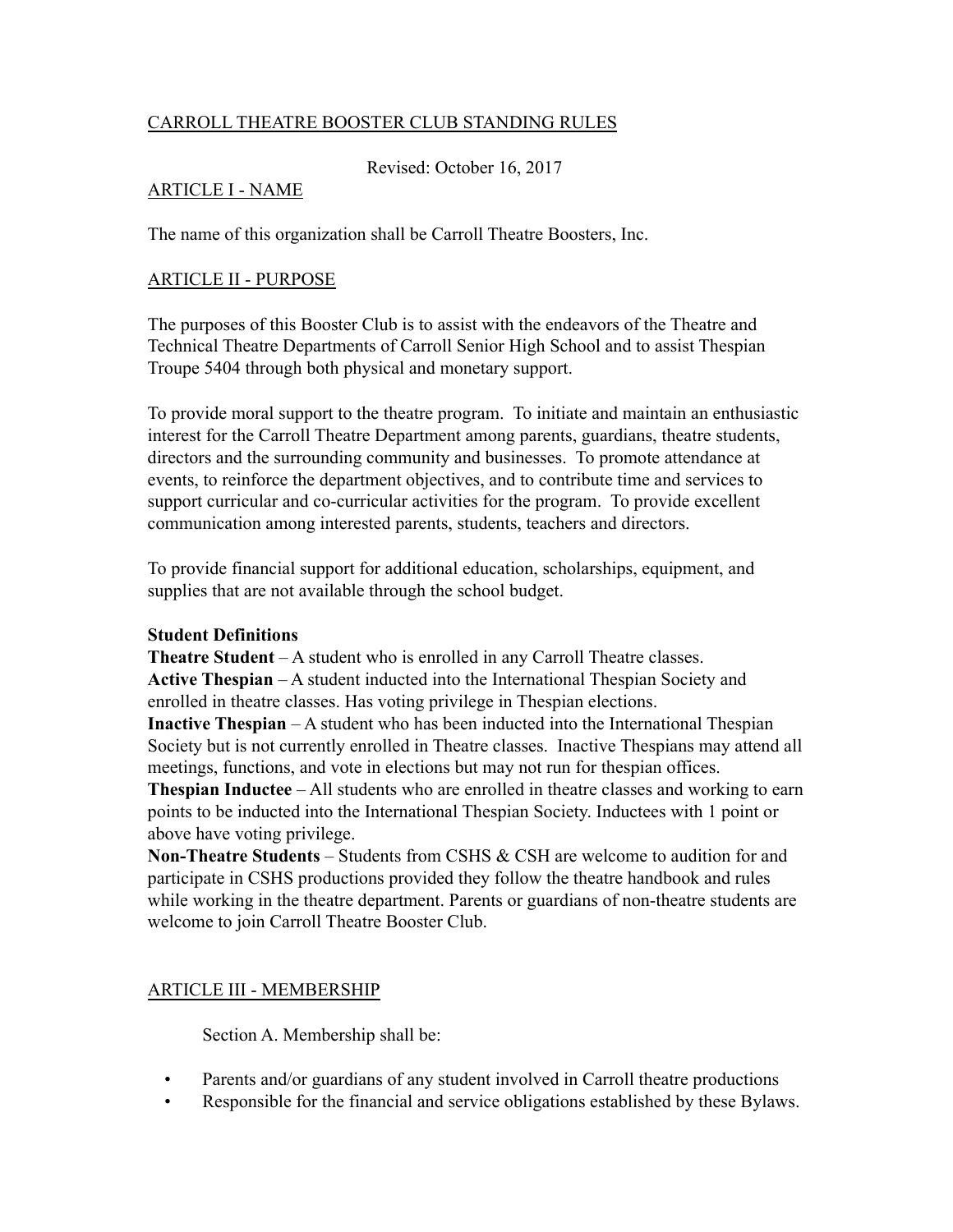- Individuals may join the Booster Club at any time during the school year.
- Directors, Administrators, and Teachers are honorary members and are cordially invited to attend all Booster meetings.
	- 5. Voting shall be decided by a majority of the Executive Board and the Booster Membership. The President shall vote only in a tie.
	- 6. All Booster Meetings will be held on CSHS Campus.
	- 7. Meetings should be limited to one a month unless determined necessary by the Executive Board and Directors.
		- •

# **Executive Board Elections**

- To be eligible to hold an office a person must be the parent or guardian of a Carroll Theatre student and a current member of the Carroll Boosters
- Each elected office term shall be for one year. No booster member shall hold the same office for more than two years unless voted on by the Boosters and agreed to by the Directors.

## BOOSTER FUNDS

Booster Funds and Production Funds shall be divided in two account ledgers. Excess production funds will be returned back in to the theatre activities fund quarterly or at the end of each production process as suggested by the CISD finance department.

**Booster Funds -**The Executive Board may vote on ways to spend the booster funds and ways to fundraise. Voting by the executive board is only needed when there is disagreement on how to spend the booster funds. The Executive Board and Directors will approve an annual budget for booster funds. Any purchases above \$100 and outside of the approved budget will be submitted to directors for approval.

**Production Funds** – Production funds may be used on any expenses for productions. Directors and the Executive Board will decide how to best use any excess funds. No votes are needed for Directors to spend production funds provided the funds are being used towards a theatre production or basic department needs.

# ARTICLE IV - OFFICERS

Section A. Elected officers of this organization (the Executive Board) shall be:

• President (elected)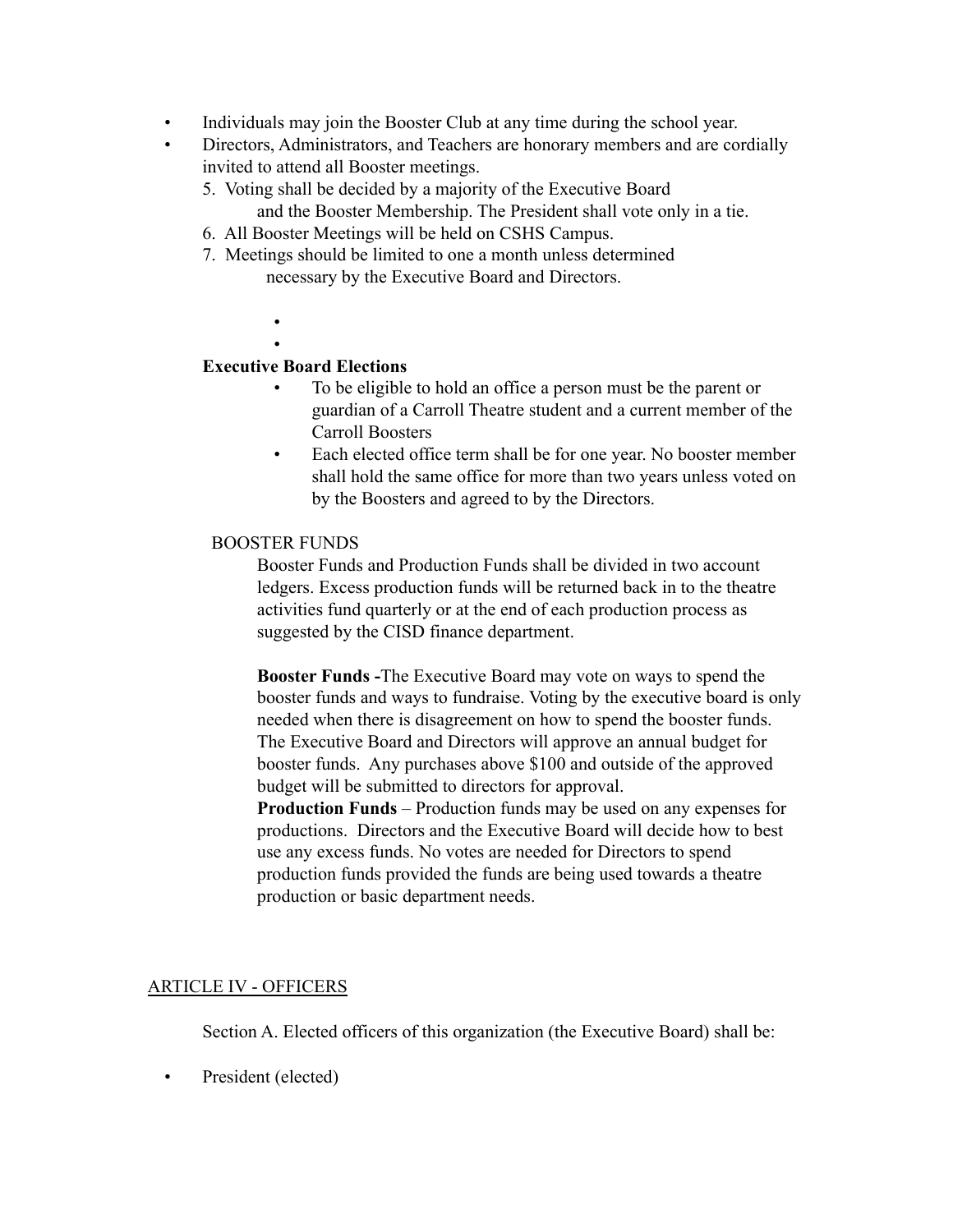- First Vice President (elected) -- VP of Sponsorship
- Second Vice President (elected) -- VP of Publicity
- Third Vice President (elected) --VP of Production
- Secretary (elected)
- Treasurer (elected)
- Parliamentarian (elected)

Section B. Vacancies

Vacancies occurring during the year shall be filled by appointment of the President & Directors and approved by the Officers of the Executive Board.

# ARTICLE VIII - DUTIES OF OFFICERS

# Section A. General

- Officers shall maintain a current notebook to be passed on to successors.
- Officers are expected to attend Carroll Theatre Booster board and general meetings and participate in fundraisers.
- Officers shall be elected by April  $1<sup>st</sup>$ .
- Newly elected officers will work with outgoing officer until the end of the year and assume their position on or around May  $15^{th}$ .

## Section B. President

- Presides at all meetings of the Booster Club and is an Ex-officio Member of all Committees, excepting the Nominating Committee
- Is the chief spokesperson for the Carroll Theatre Boosters.
- Presides over booster meetings
- Assists Directors with Parent meetings
- Maintains copies of bylaws, Certificate of Formation, minutes and correspondence
- Is co-signer on bank account with treasurer, and has booster club credit card
- Must have served 1 year on Booster Board immediately prior to election as President

Section C. 1st Vice President of Sponsorship

- Serves on the Carroll Theatre Executive Board
- In the President's absence acts for the President
- Working and Staying in communication with current sponsors to secure donations, help find new sponsors and raise additional money
- Spearhead yearly Sponsorship drive
- Keep accounting of both in-kind and monetary donations
- Set up committees as needed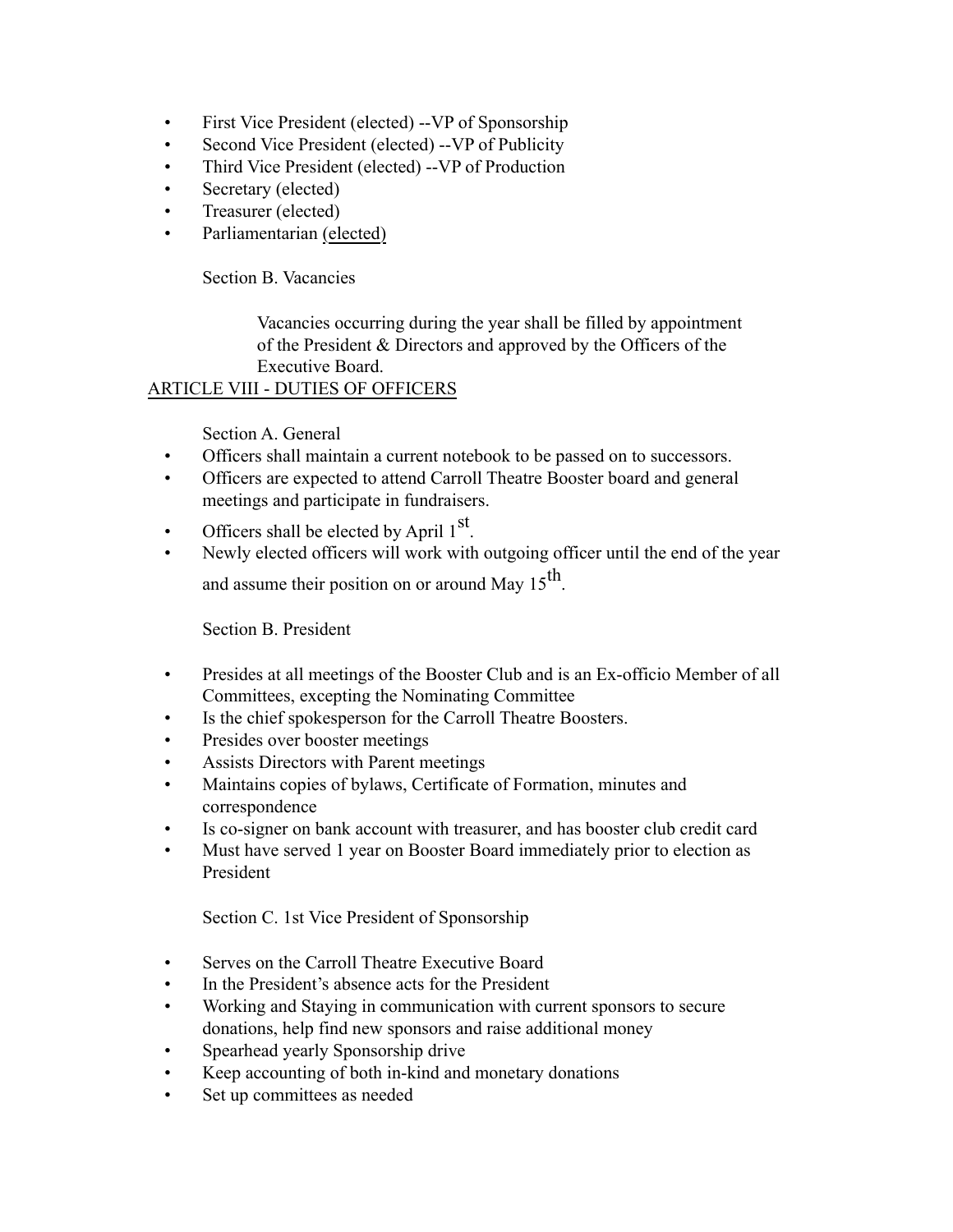• Work with VP of Publicity to make sure sponsors are acknowledged in all press releases and social media

Section D. 2nd Vice-President of Publicity

- Serves on Carroll Theatre Executive Board
- Will work with local agencies to promote all shows and events during the school year
- Works closely with Directors to obtain information on each show for press releases
- Duties include writing articles for publications
- Securing photographs from Theatre photographer
- Working with webmaster and running social media outlets to promote the program, shows and events
- Working with VP of Sponsorship for pre and post productions press releases with sponsor names
- Work with city council and school board for additional press

Section E. 3<sup>rd</sup> Vice President of Production

- Serves on the Carroll Theatre Booster Board
- Develop and collecting all show packets for each show
- Distributing returned show packet forms to appropriate booster chair
- Setting up head shots and photo shoots with photographer
- Provide all forms electronically to webmaster
- Work with Directors to determine fees, deadlines, etc.
- Collect production fees and give to Treasurer
- Work with VP of Sponsorship and Publicity and advertising chair to ensure show programs are correct

Section F. The Secretary

- Serves on the Carroll Theatre Executive Board
- Maintain minutes for each meeting (Booster and Exec Board)
- Provide minutes to the President for review
- Posts the minutes of General Membership meetings on the Booster Club website within two  $(2)$  weeks of the meeting;

Section F. The Treasurer

- Serves on the Carroll Theatre Executive Board
- Receives, disburses and is custodian of all funds of the Club, maintaining the checking account, debit cards, and deposits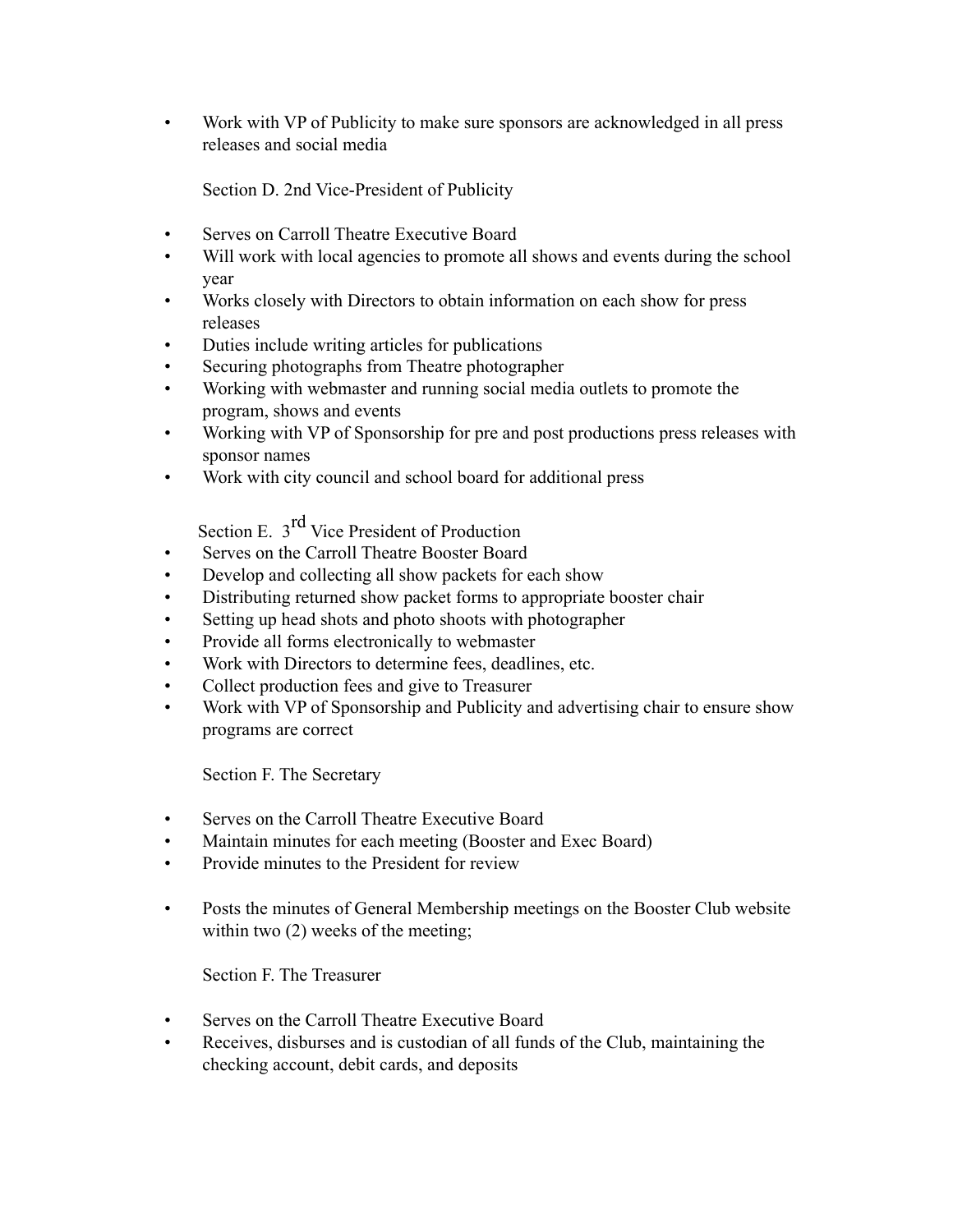- Helps to set yearly budget
- Keeps a record of all receipts and disbursements of the Booster Club.
- Submits a monthly balance statement at the regular meetings and furnishes the President and Secretary with a duplicate copy.
- Provide webmaster with electronic copies for the website

Section G. Parliamentarian

- Serves on the Carroll Theatre Executive Board
- Advise presiding officers
- Attend all booster and Exec meetings in order to provide parliamentary advice when required
- Maintain and understand current bylaws
- Process amendments as needed
- Be familiar with Roberts Rules of Order

# ARTICLE VI - MEETINGS

Section A. Regular meetings

- The Booster Club shall meet once a month, on the second Tuesday of the month, from September through May, with the possible exception of December.
- A December meeting should be held at the discretion of the Booster Executive Board and Directors.
- Meeting dates can be changed at the discretion of the Booster Club Officers and Directors.

Section B. Order of business

The order of business at the regular business meeting of this club shall be governed by Robert's Rules of Order, Revised.

# ARTICLE VII – FINANCIAL OBLIGATIONS

Section A. Annual dues

- Dues are due and payable to the Treasurer on or before the October meeting.
- Annual dues shall be determined and set by the incoming President and Directors with the advice of the executive board, but shall be limited to an increase of no more than ten percent (10%) above the amount required for the immediately preceding year.
- The financial obligation year for membership runs for one year, from September through September, beginning on the second Tuesday of that month.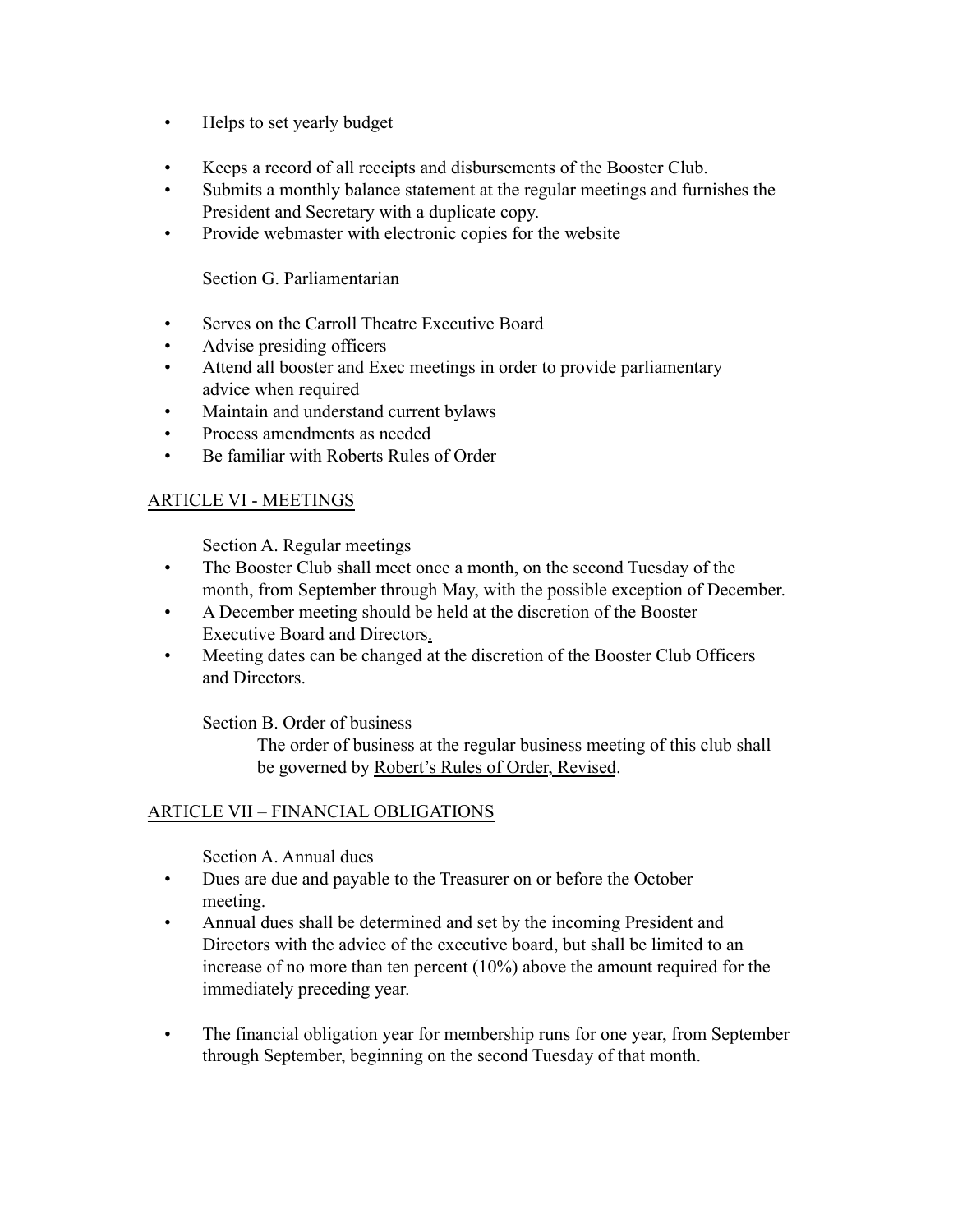Section B. Scholarships

- Scholarship amounts and the number of scholarships shall be at the discretion of the Executive Board and Directors based on funds available and worthiness of the student(s).
- The scholarship program specifications shall be written by the Directors and presented to the Executive Board for review and approval.
- The funds shall come from the Booster Club fundraiser(s) of the school year and shall be set aside, earmarked specifically for end of year scholarship use.
- Scholarships will be determined by a "blind panel" of theatre professionals (3) and will be based solely on the content of the scholarship application. The panel will be moderated by a non-theatre CISD administrator, counselor or teachers who will not vote.

## ARTICLE IX - COMMITTEES

Section A. General

The Committees shall be Standing and Special. At the request of the President, the Officers may create any Standing or Special Committees consisting of officers or non-officers, as it deems necessary. Such committees shall have the powers, duties, and existence as determined by action of the Officers.

Section B. Standing Committees

- Hospitality (2)
- Volunteer (2)
- Tickets and Box Office
- Foyer decorating
- Homecoming Parade
- Ushers
- Senior Night Chair (cannot be a senior parent)
- PTO Rep
- Acting with the Stars
- Nominations (3 graduating parents that have no other children in the program)
- UIL Coordinator
- Membership
- Silent auction
- Bunco
- Fundraising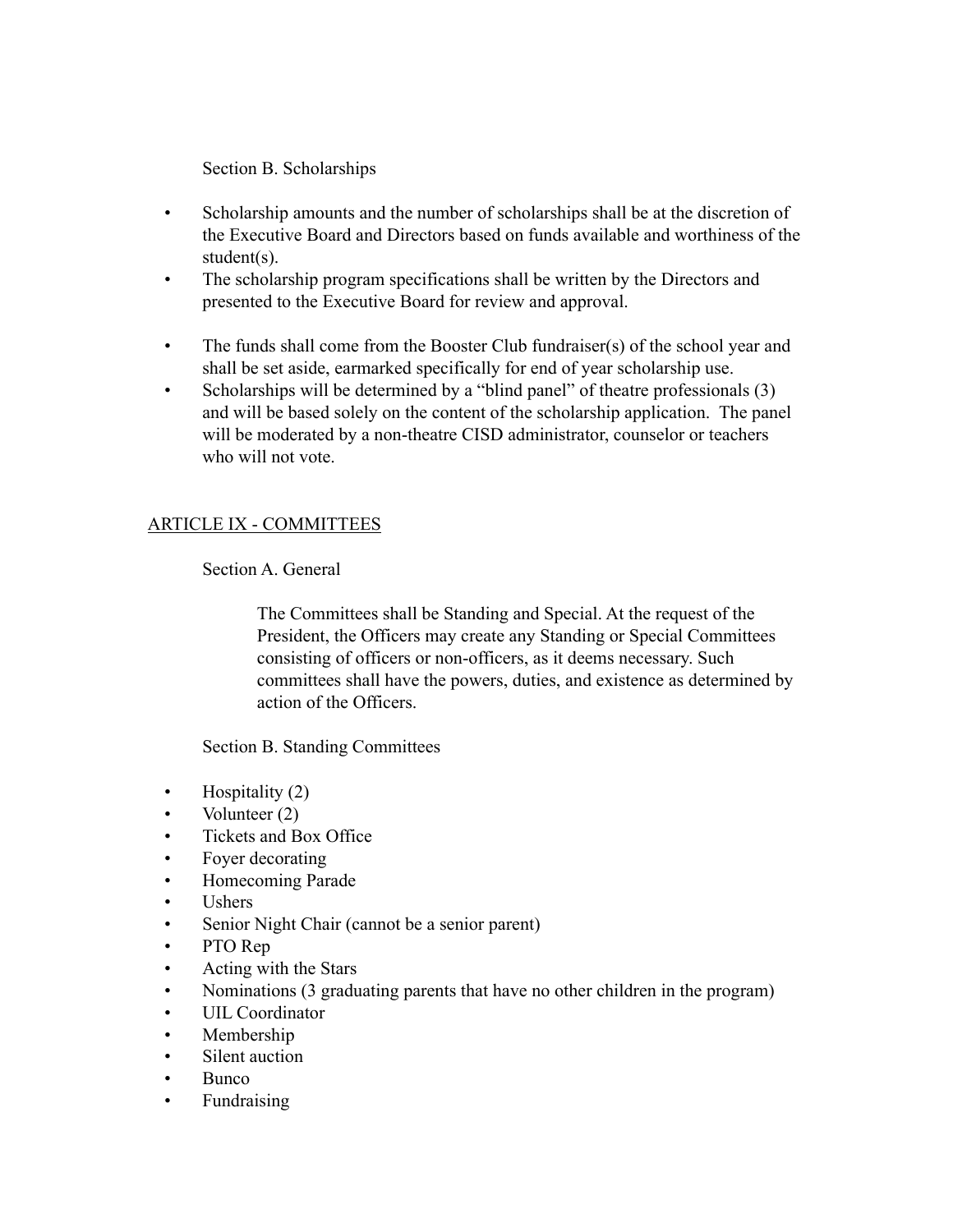- VIP Party
- Advertising
- Webmaster
- Fine Arts Signing Day
- Flowers and Candy grams

Section C. Standing Committee Responsibilities

- "Standing Committee" is a committee, which has continuing existence to handle routine duties needed to be carried out on a regular basis.
- The chair of each committee shall be appointed by the nominating committee, subject to the approval of the Officers. Each committee chair shall:
- Submit all proposed plans to the Officers for approval.
- Be invited to attend officer meetings to give reports but shall neither discuss nor vote if not an authorized Officer.
- Maintain a current note book containing records, correspondence reports, and business papers.
- Except where otherwise designated in these Bylaws, committee members shall be selected by the chair of the respective committee and subject to approval of the officers.
- Vacancies on committees shall be filled by appointments made in the same manner as provided in the case of the original appointments.
- Responsibilities of Standing Committees shall include, but are not limited to:
	- Hospitality
		- Setting up committees to provide meals and snacks for all events and rehearsals including events hosted by Carroll Theatre and produced by students (MS UIL competition), providing meals for judges, organizing banquet by selecting venue and caterer
		- Sets up judges room for the DSM, Buckley and Schmidt and Jones judges that visit during the run of the Fall musical
	- Volunteer
		- Main duties include securing parent volunteers for ALL productions and events involving Carroll Theatre
		- Keep track of volunteer hours logged by parents
		- Work on increasing participation with ALL theatre parents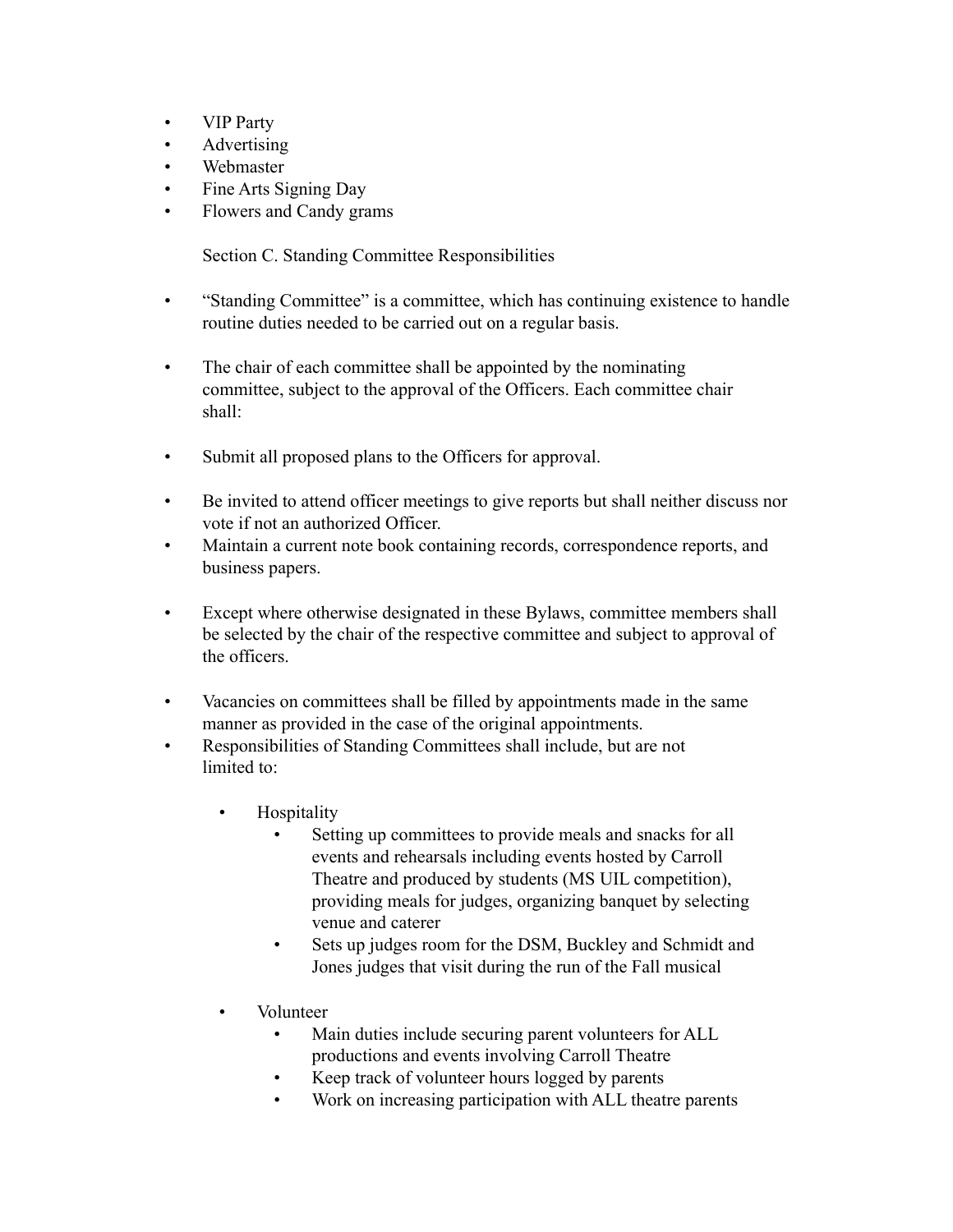- Work with membership chair to ensure full participation
- Foyer
	- Decorates the foyer for Fall Musical. Decorating may take up to one week prior to the show and a few days after the show closes to break down
	- May need to decorate for other shows based on Director's wishes
- Homecoming Parade
	- Implements students design and help students construct the Homecoming Float.
	- Coordinates delivery of float to parade site
	- Helps to secure signed permission slips for parents and students marching in the parade.
	- Assists students in breaking for float following the parade
	- Provide supplies for theatre booth. Provides water for students and parent volunteers helping in booth with the homecoming activities.
	- Secures signed permission slips for parents and students marching in the parade.
- Ushers
	- Directors will provide list of ushers
	- Work with and train ushers on proper theatre etiquette during performances (seating guests, providing programs, opening/closing doors
	- explain duties before show and after show
	- establish schedule so we have plenty of ushers during each performance
	- coordinate with Flower/candygram chair for deliveries
	- schedule meeting with ALL ushers before show opens
	- contacts parents to set expectations on hours
- Webmaster
	- Responsible for the development, maintenance and timely updating of dragondrama.net
	- Will work with PR, directors, sponsorship, treasurer and secretary
- Senior Night Chair (CANNOT BE A SENIOR PARENT)
	- Duties include planning event,
	- Contacting senior parents,
	- Setting up a senior table for check-in
	- Contact Theatre and Band directors for a list of seniors
	- Coordinate parent pictures with photographer
	- Work within allotted budget
- VIP Sponsor Party Chair
	- Arrange and host party during second semester for \$500 level sponsors as well as local VIPs (mayor of Southlake and City Council, school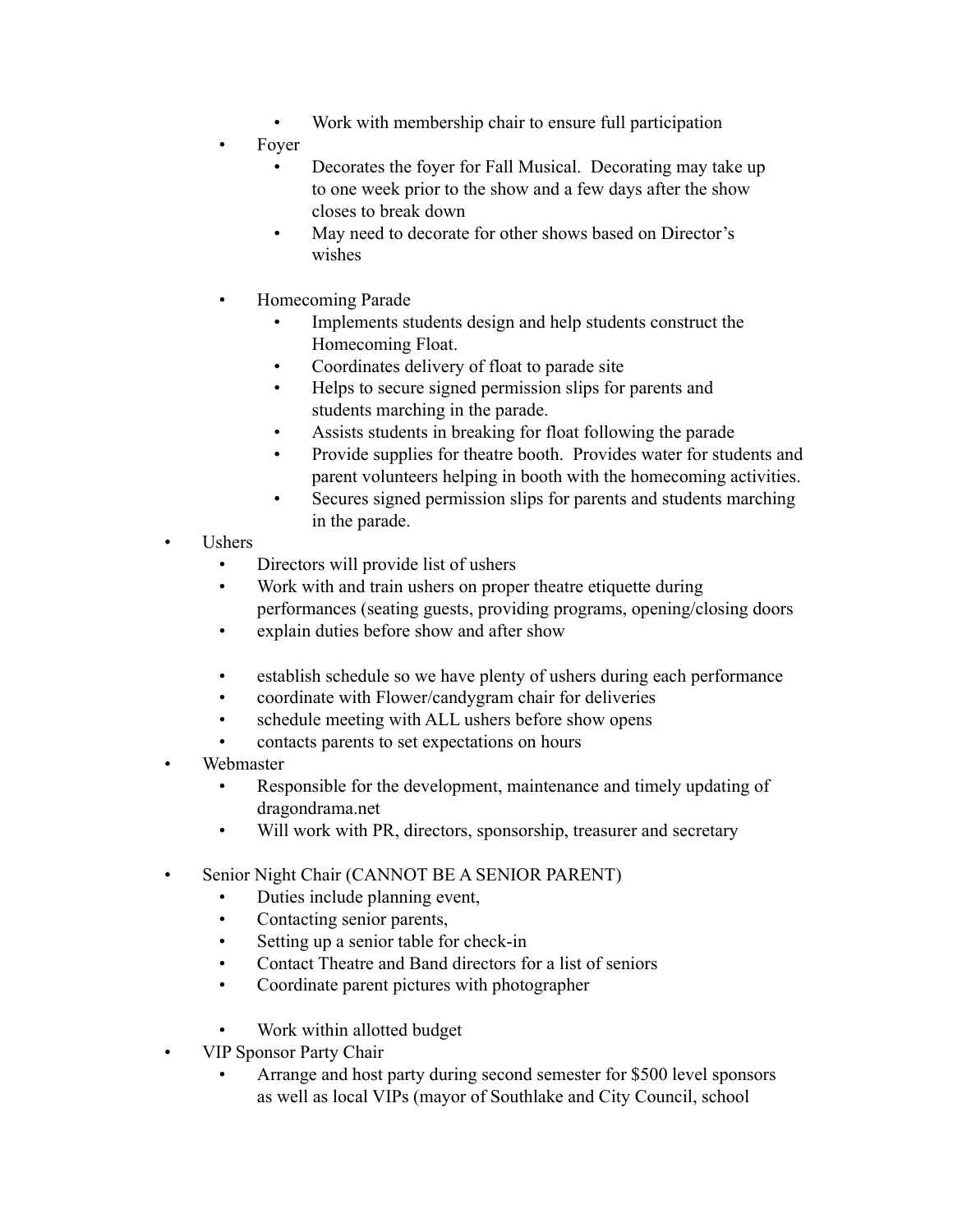board and superintendent, and principals)

- Work with VP of Sponsorship to find location
- Set up and decorate tables
- Send out invitations
- Set up pictures in auditorium with photographer
- Reach out to community for additional sponsors
- Fundraising Chair
	- Work with the VP of Sponsorship to set up Spring Fundraising event
- **Silent Auction Chair** 
	- Work with VP of Sponsorship to set up silent auction at the Spring Fundraising event

xi. PTO Reps

Attend meetings at both schools and keep boosters/directors apprised of any developments

xii. Nominations

- Gather interest and election forms in January of each school year
- Work with graduating senior parents and directors if necessary (3-5 people)
- Announce new officers at February booster meeting
- Needs to have volunteered in different areas of theatre
- Be familiar with position and parent volunteers
- xiii. Acting With the Stars
	- Work with directors, president and VP of Publicity
	- Get posters/shirts designed
	- Get competitor signs/buckets ready
	- Make sure marbles are available
	- Scales for weighing
	- Work with volunteer chair to set up front of house

Section D. Special Committees

- "Special Committee" is a committee, which has a temporary existence and is established to accomplish a particular task. The committee ceases to exist as soon as the specified task is completed.
- In addition to those Standing Committees specified in these rules, the Officers may create any Standing or Special Committees consisting of officers or nonofficers, as it deems necessary. Such committees shall have the powers, duties, and existence as determined by action of the Officers.

## Section E. Special Committee Responsibilities

• The chair of each committee shall be appointed by the President, subject to the approval of the Officers. Each committee chair shall: